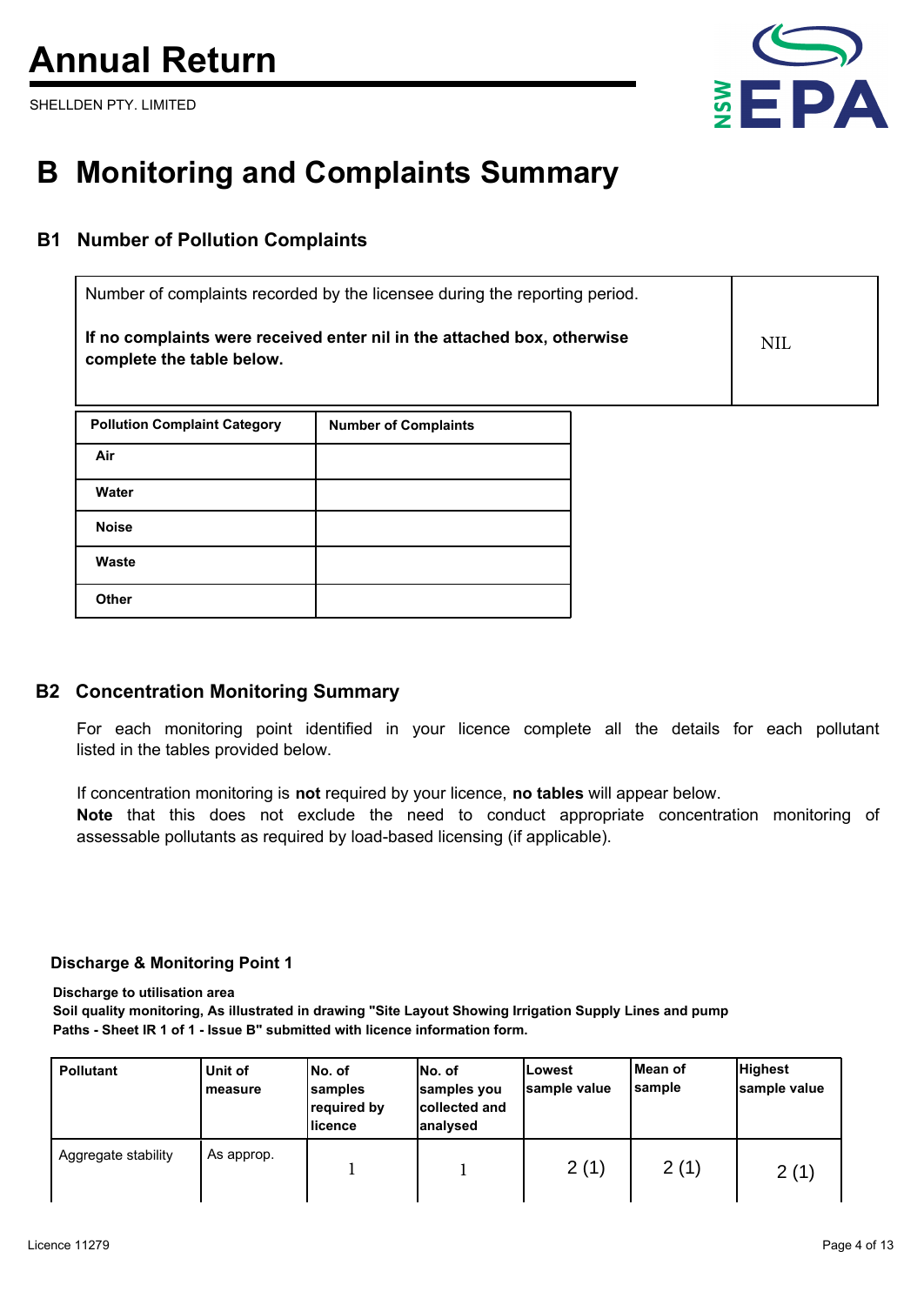# **Annual Return**

SHELLDEN PTY. LIMITED



| Available<br>phosphorus         | milligrams<br>per kilogram                                     |   | $\mathbf{1}$ | 92  | 92  | 92  |
|---------------------------------|----------------------------------------------------------------|---|--------------|-----|-----|-----|
| Cation Exchange<br>Capacity     | millimoles of<br>positive<br>charge per<br>kilogram of<br>soil | 1 | $\bf{l}$     | 19  | 19  | 19  |
| Conductivity                    | microsiemen<br>s per<br>centimetre                             | п | T            | 430 | 430 | 430 |
| pH                              | pH                                                             |   |              |     |     |     |
|                                 |                                                                |   | $\mathbf{1}$ | 5.8 | 5.8 | 5.8 |
| Phosphorus<br>Sorption Capacity | milligrams<br>per kilogram                                     |   |              | 10  | 10  | 10  |

#### **Monitoring Point 3**

**Effluent quality monitoring, At the outlet of the Treated Effluent Storage Dam on drawing "Site Layout Showing First Flush Ponds, Effluent Treatment Ponds and Storage Dams - Sheet C1 of 4 - Issue D" as submitted with the licence information form.**

| <b>Pollutant</b> | Unit of<br>measure                 | No. of<br>samples<br>required by<br>licence | No. of<br>samples you<br>collected and<br>analysed | Lowest<br>sample value | Mean of<br>sample | <b>Highest</b><br>sample value |
|------------------|------------------------------------|---------------------------------------------|----------------------------------------------------|------------------------|-------------------|--------------------------------|
| Conductivity     | microsiemen<br>s per<br>centimetre | 12                                          | 12                                                 | 2220                   | 2660.2            | 3420                           |
| Nitrogen         | milligrams<br>per litre            | 12                                          | 12                                                 | 67                     | 150.3             | 242                            |
| pH               | pH                                 | 12                                          | 12                                                 | 7.75                   | 8.0               | 8.22                           |
| Phosphorus       | milligrams<br>per litre            | 12                                          | 12                                                 | 37                     | 45.5              | 56                             |
| Potassium        | milligrams<br>per litre            | 12                                          | 12                                                 | 84                     | 96.1              | 118                            |